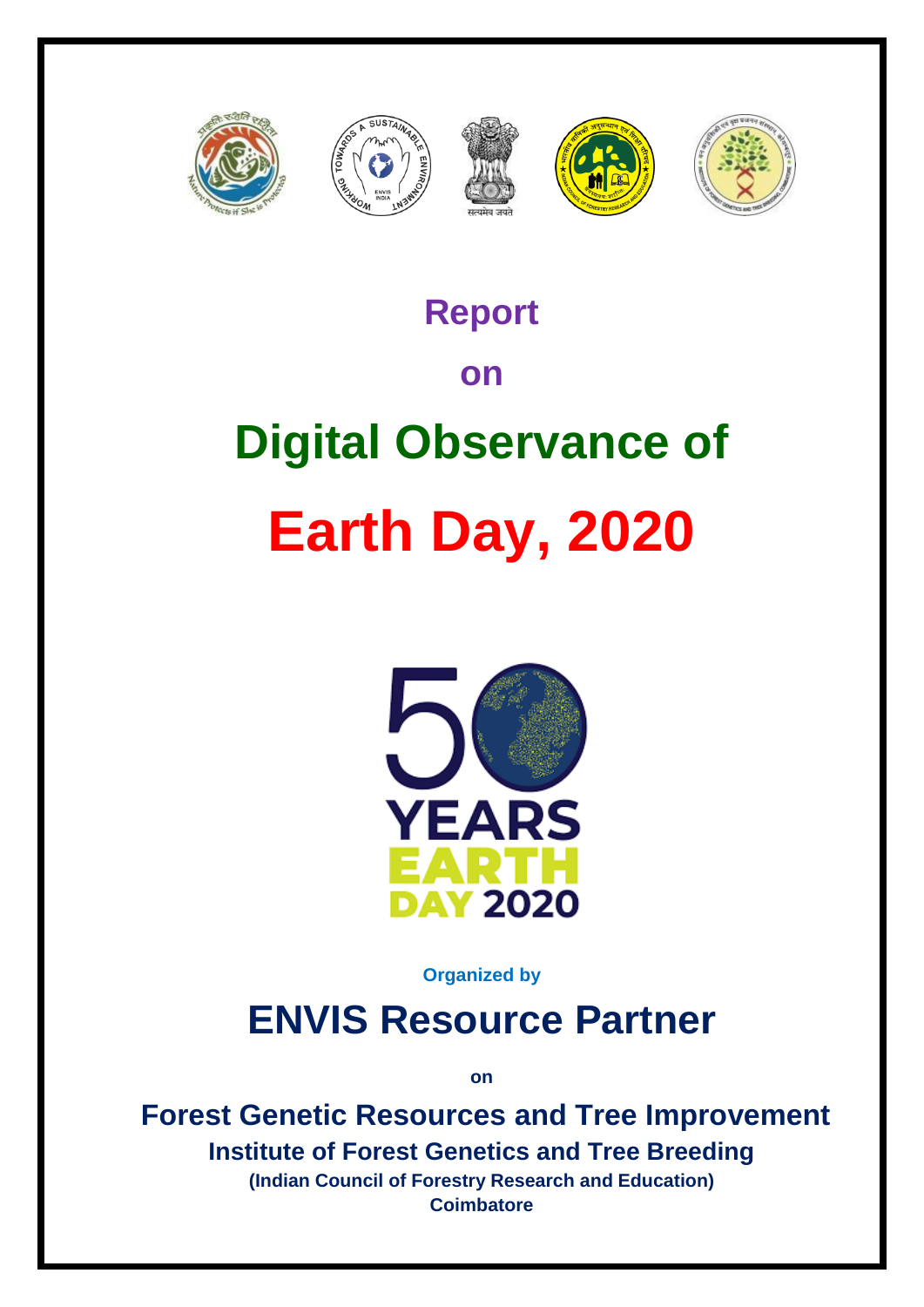## **Digital Observance of Earth Day, 2020 by ENVIS, IFGTB through Facebook Live**

ENVIS Resource Partner on Forest Genetic Resources and Tree Improvement at IFGTB, Coimbatore marked the  $50<sup>th</sup>$  anniversary of Earth Day digitally on 22.04.2020. As a precautionary measure to contain the spread of the COVID-19, the event was organized without public gathering through Facebook live. The programme has been registered with the global Earth Day Network.

The proceedings began with an invocation on Nature in Sanskrit, "Prakruti Vandanam" composed as a "Raga Malika" by Dr Kannan CS Warrier, Scientist F and Coordinator ENVIS in diverse ragas in Carnatic music. During his welcome speech, Dr Kannan CS Warrier highlighted that the first Earth Day, in 1970 is credited with launching the modern environmental movement, and is now recognized as the planet's largest civic event. From shifting weather patterns that threaten food production, to rising sea levels that increase the risk of catastrophic flooding, the impacts of climate change are global in scope and unprecedented in scale. Speaking on the carbon stock of India's forests based on the statistics of Forest Survey of India, he pointed out that the per hectare carbon stock at the national level is 100.03 tonnes and only 11 states and UTs could record a carbon stock above the national average. Though the southern states of Karnataka, Andhra Pradesh, Tamil Nadu and Kerala were among the four top ranked states, in terms of tree diversity, they were at 7th, 11th, 12th and 13th positions in terms of carbon stock and Kerala with 100.72 tonnes is the only south Indian state with a per hectare carbon stock above the national average. Shri. S. Senthilkumar, IFS., Director, IFGTB in his special address explained that the Earth's climate has always changed and evolved. Some of these changes have been due to natural causes but others were attributed by human activities such as deforestation, emissions from industries and burning of fossil fuels. Recent research indicates that the climate system is influenced by human activities and resulted in global warming since 1950s, he added. He explained that observance of events like Earth Day brings people closer to earth. Shri S. Senthilkumar urged all to preserve earth's natural resources by changing our daily habits, planting more trees, making efforts towards promoting the concept of cleaner production and requested all to follow 3Rs (Reduce, Reuse and Recycle). An awareness poster highlighting the theme "Climate Action" was released during the occasion. Softcopies of the poster and handouts were transmitted electronically to all the stakeholders. Hard copies will be distributed to school children and college students after reopening. Dr S. Vigneswaran, Programme Officer ENVIS proposed the vote of thanks. The event can be accessed at [https://www.facebook.com/ifgtbenvisrp/videos/2493868984275191/.](https://www.facebook.com/ifgtbenvisrp/videos/2493868984275191/)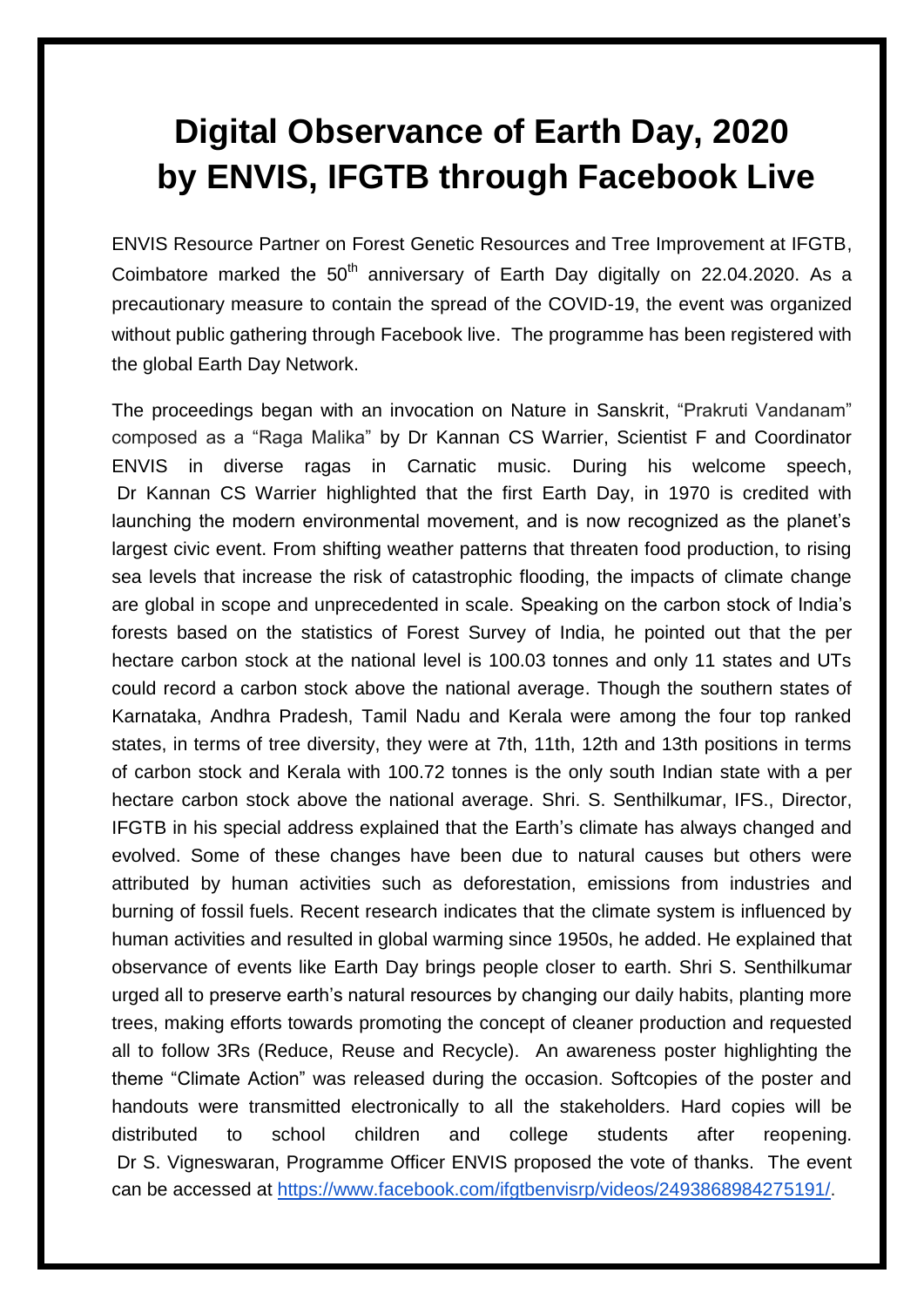

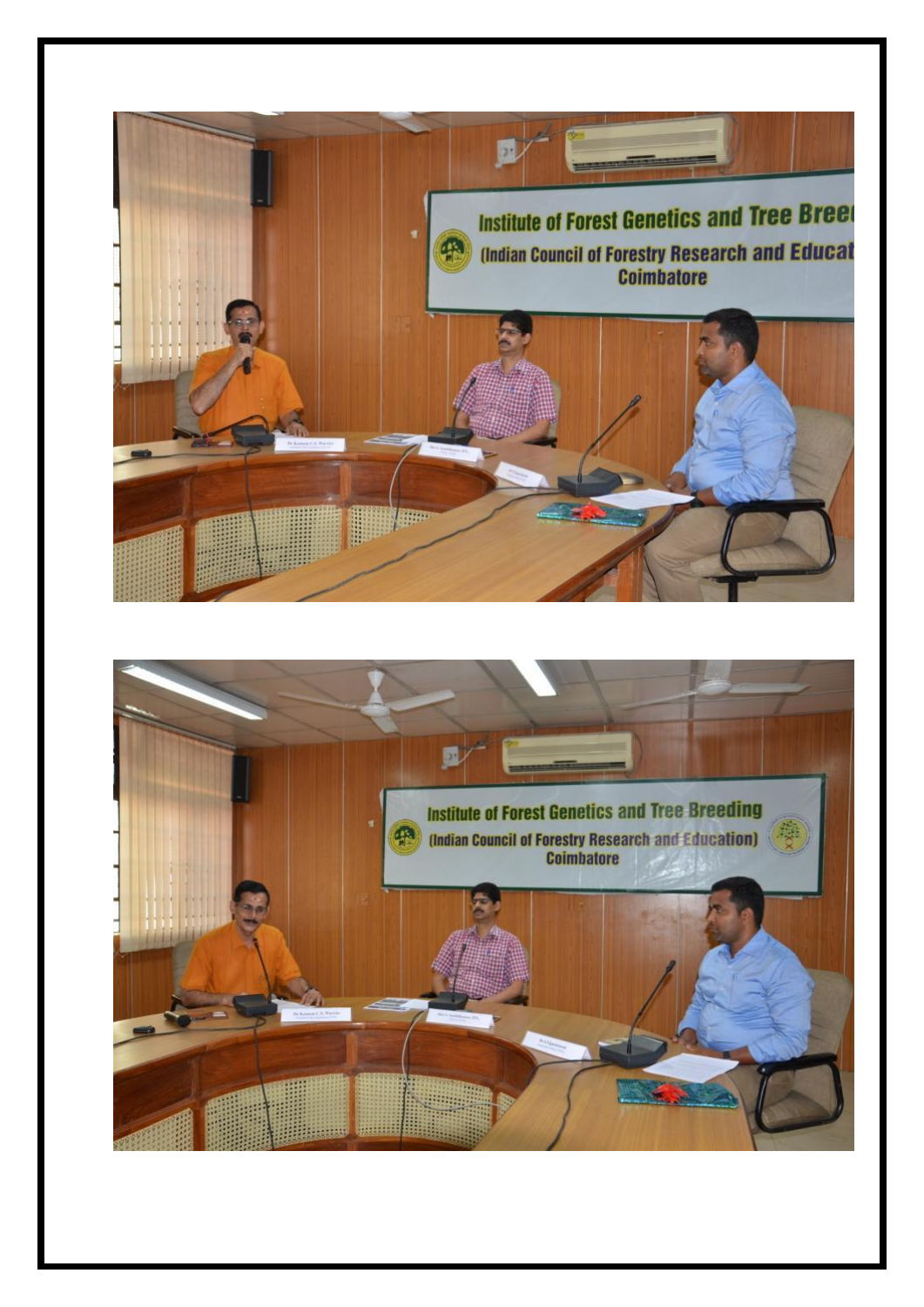

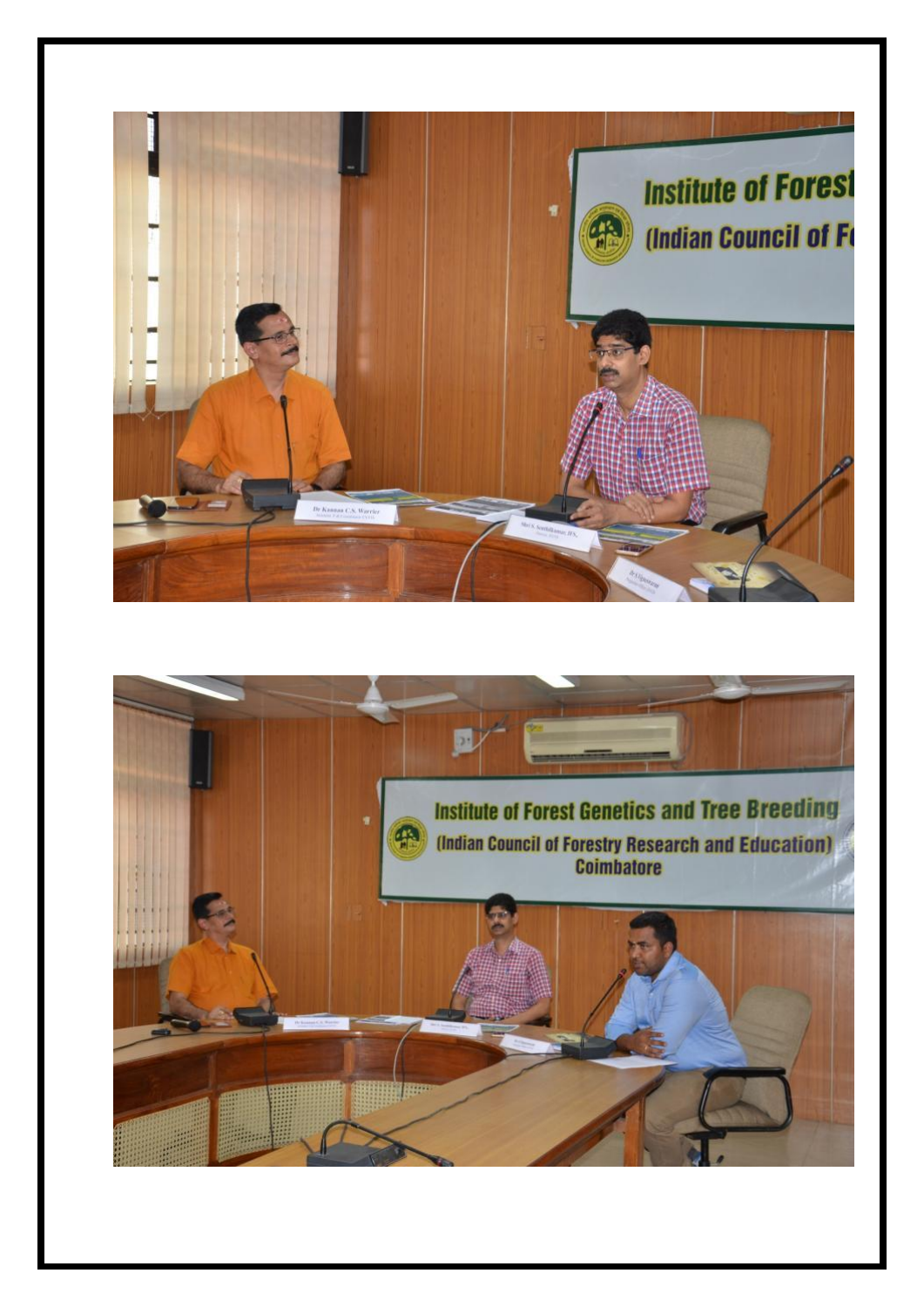